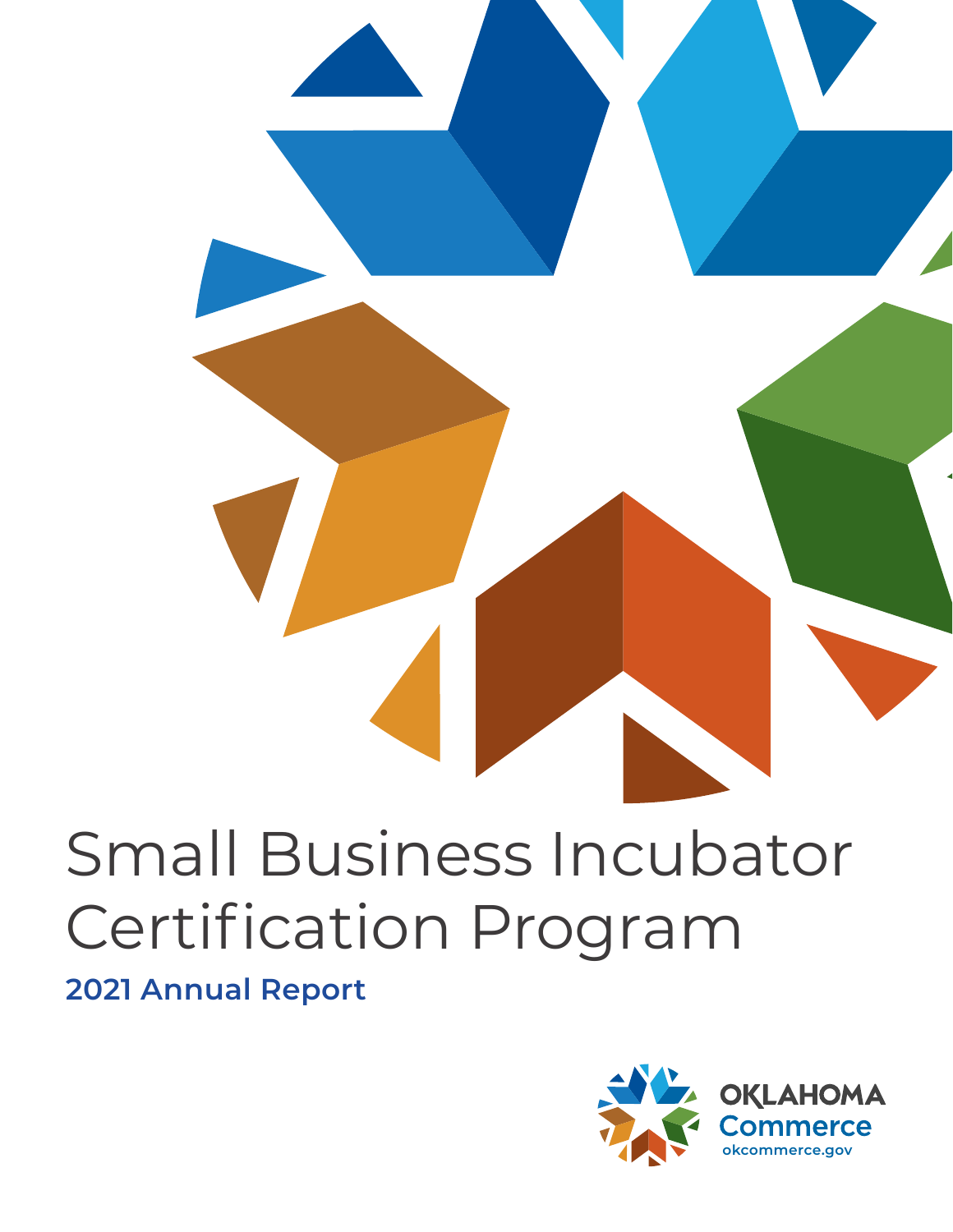### **Incubator Certification Program Overview**

Business incubators nurture the development of entrepreneurial companies, helping them survive and grow during the startup period, when they are most vulnerable. These programs provide their client companies with business support services and resources tailored to young firms. Common goals of incubation programs include creating jobs in a community, enhancing a community's entrepreneurial climate, retaining businesses in a community, building or accelerating growth in a local industry, and diversifying local economies.

Incubators vary in the way they deliver their services, in their organizational structure and in the types of clients they serve. As they are highly adaptable, incubators have differing goals. Incubator clients are often at the forefront of developing new and innovative technologies – creating products and services that improve the quality of our lives in communities around the world.

Early incubation programs focused on a variety of technology companies or a combination of light industrial, technology and service firms (mixed use). Over time, new incubators have emerged targeting industries such as food processing, medical technologies, space and ceramics technologies, arts and crafts, and software development. Incubator sponsors have also targeted programs to support microenterprise creation, the needs of women and minorities, environmental endeavors and telecommunications.

A business incubator's main goal is to produce successful firms that will leave the program financially viable and freestanding, usually in two to three years. These incubator graduates have the potential to create jobs, revitalize neighborhoods, commercialize new technologies, and strengthen local and national economies. Typically, 30% of incubator clients graduate each year.

#### **Oklahoma Business Incubators**

In 1988, the Oklahoma Legislature passed the Oklahoma Small Business Incubators Incentives Act. The Act enables the tenants of a certified incubator facility to be exempt from state tax liability on income earned as a result of occupancy for up

to five years. In 2001, the legislature amended the act to extend the tenant's tax exemption from five to 10 years. The exemption remains in effect after the tenant has graduated from an incubator. For tax years starting before January 1, 2021, in order to qualify for the tax exemption from the sixth through the 10th year, the tenant must make at least 75% of its gross sales to out-of-state buyers, to buyers located within the state if the product or service is resold to an out-of-state customer, or to the federal government.

For tax years starting after January 1, 2020, the requirement for the sixth through the 10th year is not required. The exemption will be in effect for 10 years as long as the tenant graduates from a certified incubator.

Since the inception of the Act, the State of Oklahoma has benefited from increased revenues and increases in the number of start-up and expanding small businesses. These businesses have created jobs and enhanced economic activity in the Oklahoma communities in which they are located.

#### **Oklahoma Business Incubator Association**

The Oklahoma Business Incubator Association (OkBIA) was formed more than 20 years ago. The purpose of the OkBIA is to provide information, networking, guidance and assistance to incubator operators, as well as work with the Legislature to promote and benefit business incubation. OkBIA meets quarterly at incubator locations across the state. In 2021, OkBIA formed a book club and its members are reading "Business Made Simple". There are currently 34 OkBIA members.

In addition to supporting the incubator community, OkBIA encourages entrepreneurship by sponsoring the Most Promising New Venture Award from the Oklahoma Venture Forum. The 2021 award corecipient was Watkins-Conti Products, Inc., a startup woman-owned business located at the AXIS – Francis Tuttle, a certified incubator.

#### **Oklahoma Department of Commerce and Incubators**

The role of the Oklahoma Department of Commerce in the incubator process is to certify the incubators pursuant to O.S. Title 74 Section 5071-79. It is the responsibility of the incubator owner to hire managers to manage and market their incubators and provide business services to their tenants.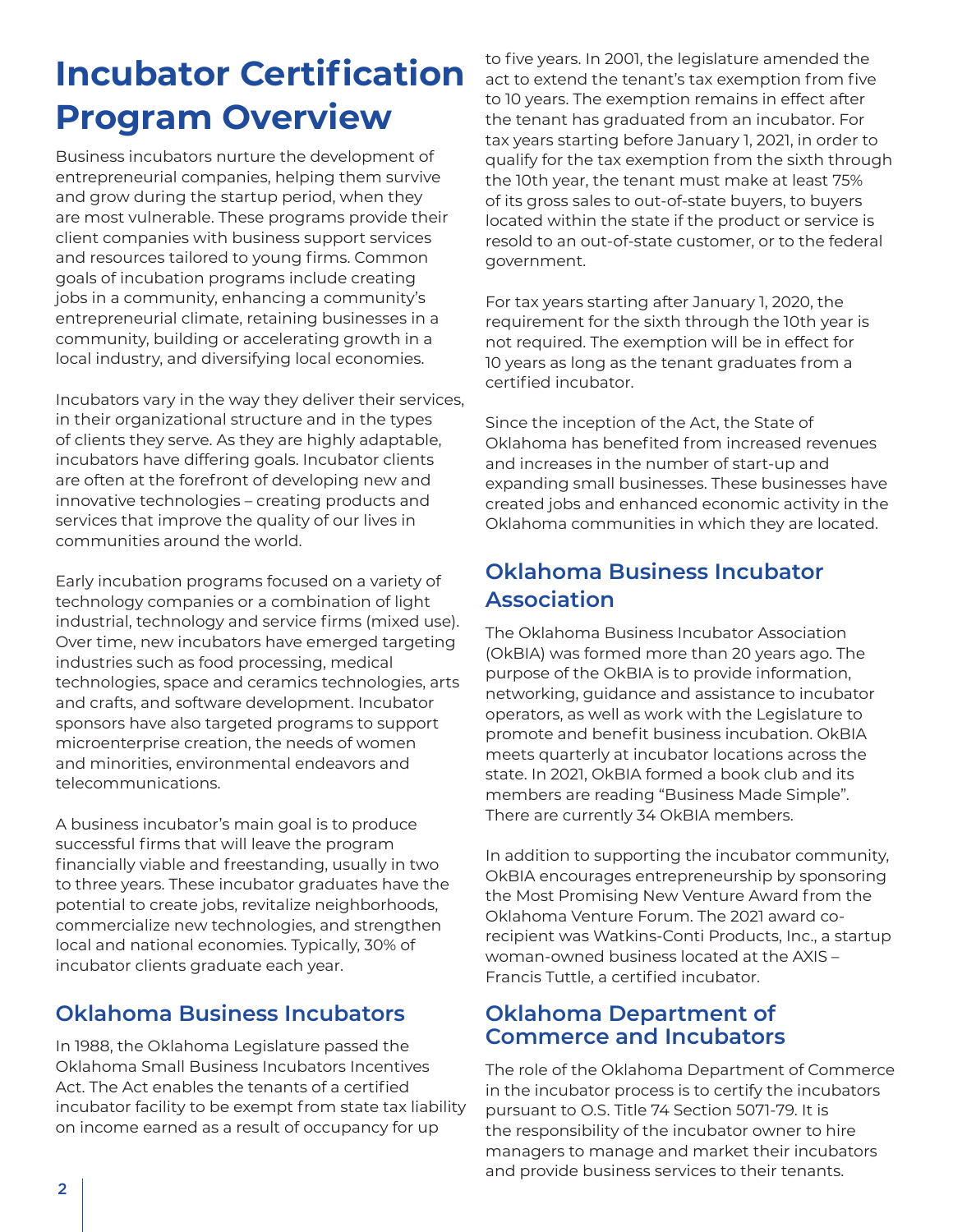### **Oklahoma Incubator NUMBER OF SMALL BUSINESSES LOCATED IN INCUBATORS Program Growth**

**36 certified small business incubators are operating in Oklahoma,** with tenants ranging from small service companies to high-tech research and development operations and manufacturing entities.

During 2021, Oklahoma incubator managers were asked to complete a questionnaire to document their activities for the current reporting period. Based on the information received from the responding incubator managers:







**NUMBER OF JOBS CREATED BY INCUBATOR CLIENTS**



**More than 1,000 small businesses** have located in a small business incubator throughout the life of Oklahoma's Certified Small Business Incubator Program.

**More than 500 of those have graduated** from the program or relocated to a larger facility.

**1,692 people are currently employed** by 274 of the graduated businesses that remained in the state.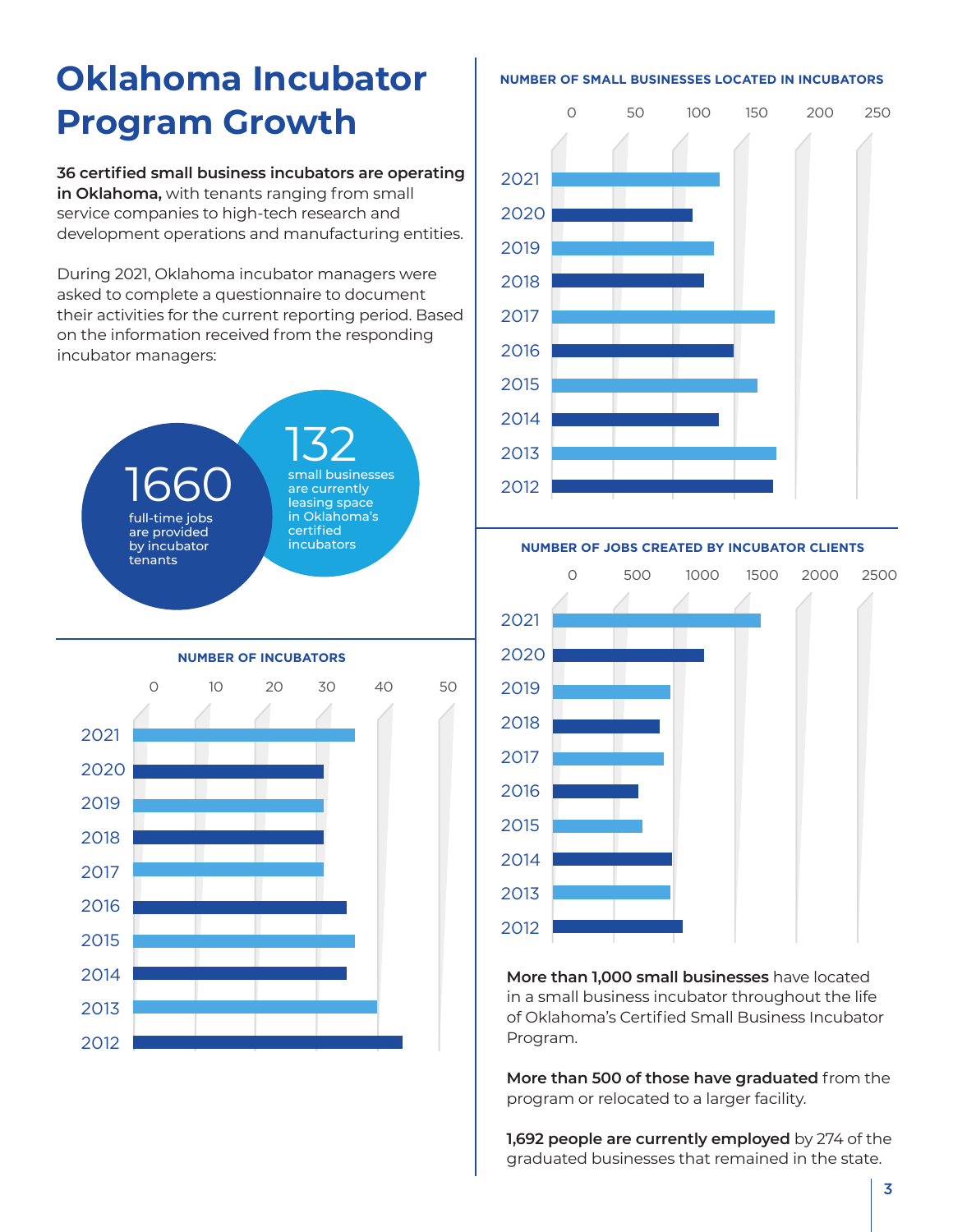### **New Spaces and New Places**



**Startup 405, located in Norman, recently moved** to the new Chamber of Commerce facility. The new space has 2,000 square feet and can house six incubator tenants.

**36 Degrees North** opened a certified incubator on the fifth floor of the Tulsa City Hall. The incubator, at 48,000 square feet, has the capacity to house 35 incubator tenants and is focused on attracting high-growth, tech-enabled startups. More than 100 guests attended the grand opening in September.

**Central Oklahoma Business & Job Development Corporation** opened a one-tenant capacity incubator space in Cushing. Commerce certified the space in May and COBJDC is actively marketing the space for a tenant.

**Meridian Technology Center** has certified a second location at the soon-to-open South Campus located in Guthrie. The 12,500-square-foot, stateof-the-art facility will have the capability to house 13 tenants for mixed-use startup companies. The locations received certification in November.

**Francis Tuttle-Edmond** recently welcomed the certified incubator formerly called "The Launch Pad" to a new CareerTech location on Danforth Road in Edmond. Branded as AXIS – Francis Tuttle, it offers 9,700 square feet of state-of-the-art space that can accommodate 10 tenants.



#### **2021 Recertified State Incubators:**

#### **LX Business Studio Incubator**

**(Oklahoma City, affiliated with the University of Central Oklahoma) completed their first 10-year recertification.** 

**Pioneer Technology Center Incubator (Ponca City) completed their second 10-year recertification.**

#### **Tri-County Tech Incubator**

**(Bartlesville) completed their third 10-year recertification.**

**Central Oklahoma Business & Job Development Corporation (Drumright) completed for their third 10-year recertification.**

#### **The Riata Startup Experience**

**(Oklahoma State University in Stillwater) completed their first 10-year recertification.**

#### **Startup 405**

**(Norman) completed their second 10-year recertification.**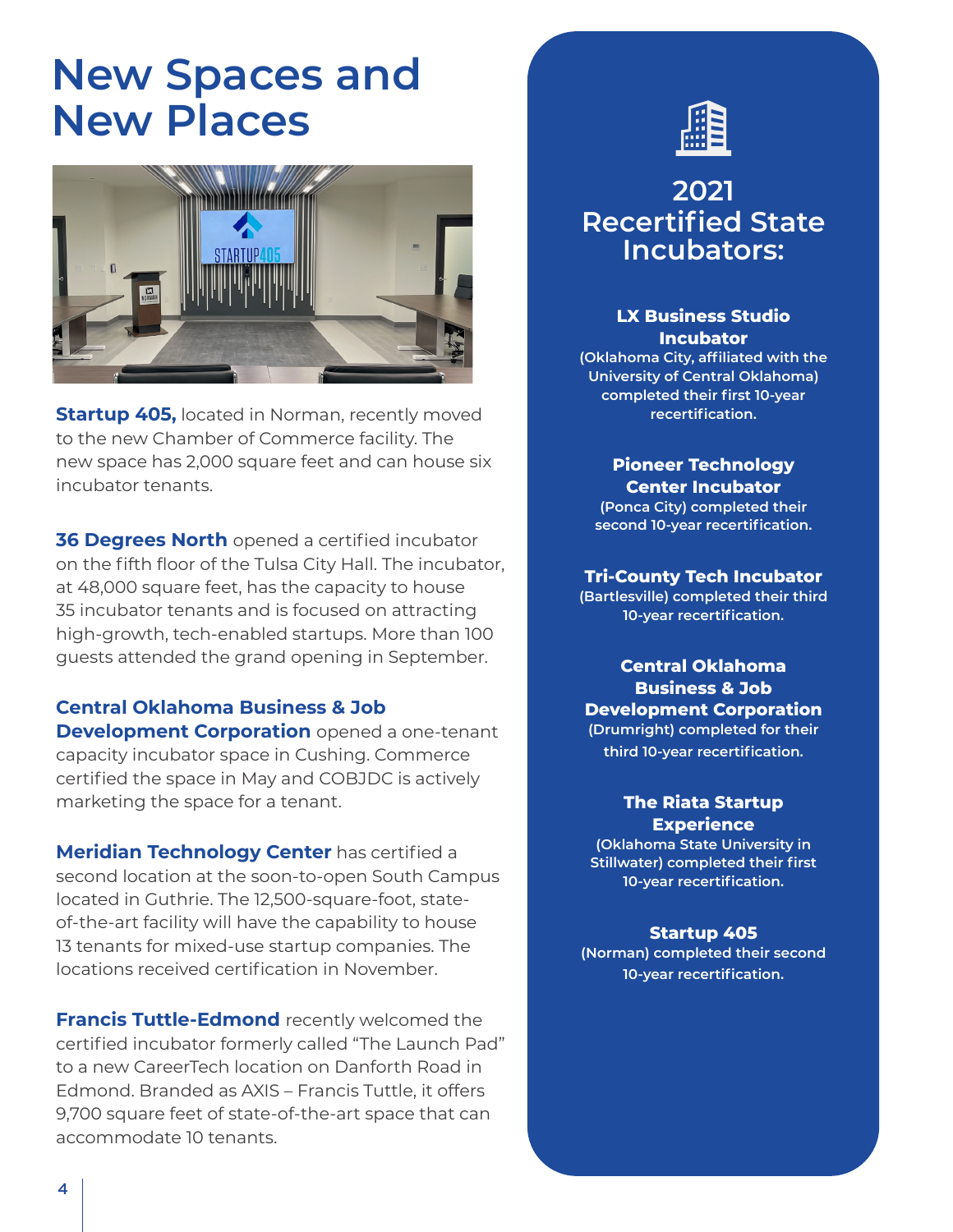## **Incubator Standards for Success**

#### **Characteristics of Model Business Incubation Programs**

**Commit** to business incubation's two core principles

**Obtain** consensus on a mission that defines the incubator's role in the community, then develop a strategic plan containing quantifiable objectives to achieve that mission

**Structure** the program for financial sustainability by developing and implementing a realistic business plan

**Recruit** and appropriately compensate management capable of achieving the incubator's mission and helping companies grow

**Build** an effective board of directors committed to the incubator's mission and to maximizing management's role in developing successful companies

**Prioritize** management time to place the greatest emphasis on client assistance, including proactive advising and guidance that results in company success and wealth creation

**Develop** an incubator facility, resources, methods and tools that contribute to the effective delivery of business assistance to client firms, as well as address each company's developmental needs

**Develop** stakeholder support, including a resource network, that helps the incubation program's client companies and supports the incubator's mission and operations

**Maintain** a management information system and collect statistics and other information necessary for ongoing program evaluation, thus improving effectiveness and allowing the program to evolve with clients' needs

#### **Two Core Principles That Characterize Effective Business Incubation:**



#### **The Best Incubators Provide:**

**Flexible space and leases**

- **Office services and equipment**
- **An on-site incubator manager as a resource for business advice**
- **Exposure to a network of outside business and technical consultants, often providing accounting, marketing, engineering and legal advice**
- 

 **Assistance with financing**

**Assistance with marketing**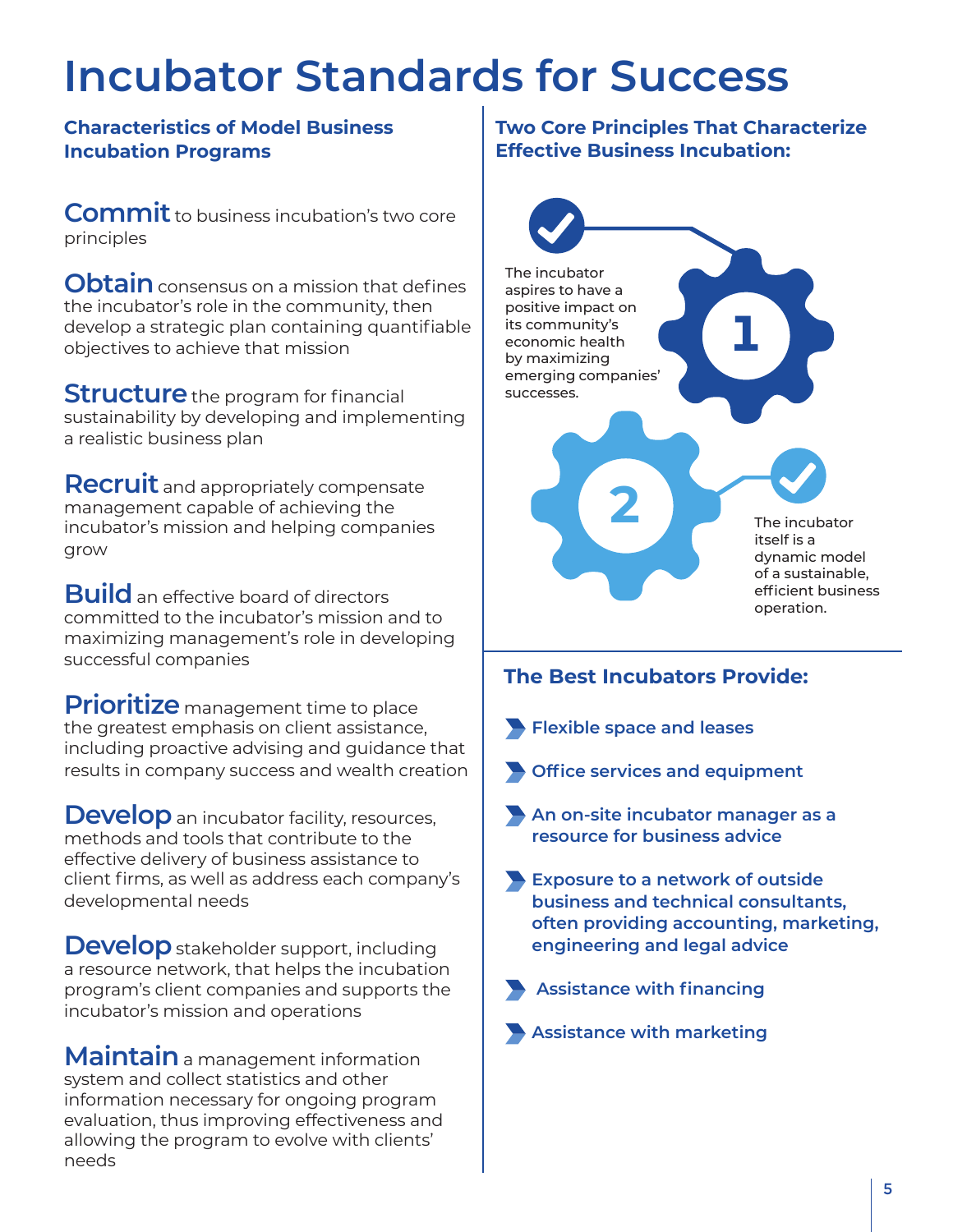### **Certificatied Incubator Success Stories**

Oklahoma's incubators have many success stories. The examples below are just a few for 2021.



### **Respond Flow**

#### **36 Degrees North Tulsa**

Respond Flow, a software startup in Tulsa, recently announced that they've secured \$2.5M in a seed round led by Mercury, Atento Capital, and Cortado Ventures. Respond Flow steers users through the complexities of mass text message compliance to avoid fines and confidently connect with their customers. What started as a hard-working team of four at Basecamp has grown to a well-oiled machine, raising millions of dollars in funding and scaling their team at the incubator.

Respond Flow's success comes from finding a niche in the market. It is one of the only platforms that can lift the burden of SMS compliance from small- to medium-size businesses. They streamline the process so that other businesses can send personal and trustworthy test messages, without the stress of ever-changing regulations that often result in massive fines or even a total shutdown.

Because of their 97% delivery rate, Respond Flow has landed huge clients like the Oklahoma City Thunder and Sysco. Respond Flow plans to use the \$2.5M investment to focus on growing their development and sales teams, with the goal of creating a larger footprint in Tulsa.

Their success is made extra special by the fact that two of the venture capitalists leading the seed round, Atento Capital and Cortado Ventures, are neighbors with Respond Flow at the incubator! There are few things cooler than member companies making valuable connections within the community that result in huge growth for their startups.

#### **Speak Now Productions**

#### **Pioneer Technology Center (PTC) Business Incubator Ponca City**

Founded in 2016 by brothers Luke and Ben Garrison, Speak Now Productions is a premier full-service marketing agency, specializing in commercial video, advertising, social media management and custom drone work. Luke attended Northern Oklahoma College and obtained his degree in Music Theater, which laid a foundation for his future career in film, entertainment and marketing. A natural entertainer as well, Ben has always focused on the more technical side of their craft, spending hours of spare time editing film. Together, they initially filmed weddings, but opportunities in advertising and a viral police lip sync video soon catapulted the small "hobby" business to bigger things. Ashley Ballinger joined the team as Film Production Assistant and was later promoted to Creative Director. This growth brought them to the PTC Incubator in 2018. In 2019, as they began to expand their services, they hired a Director of Social Media Management, requiring additional space in the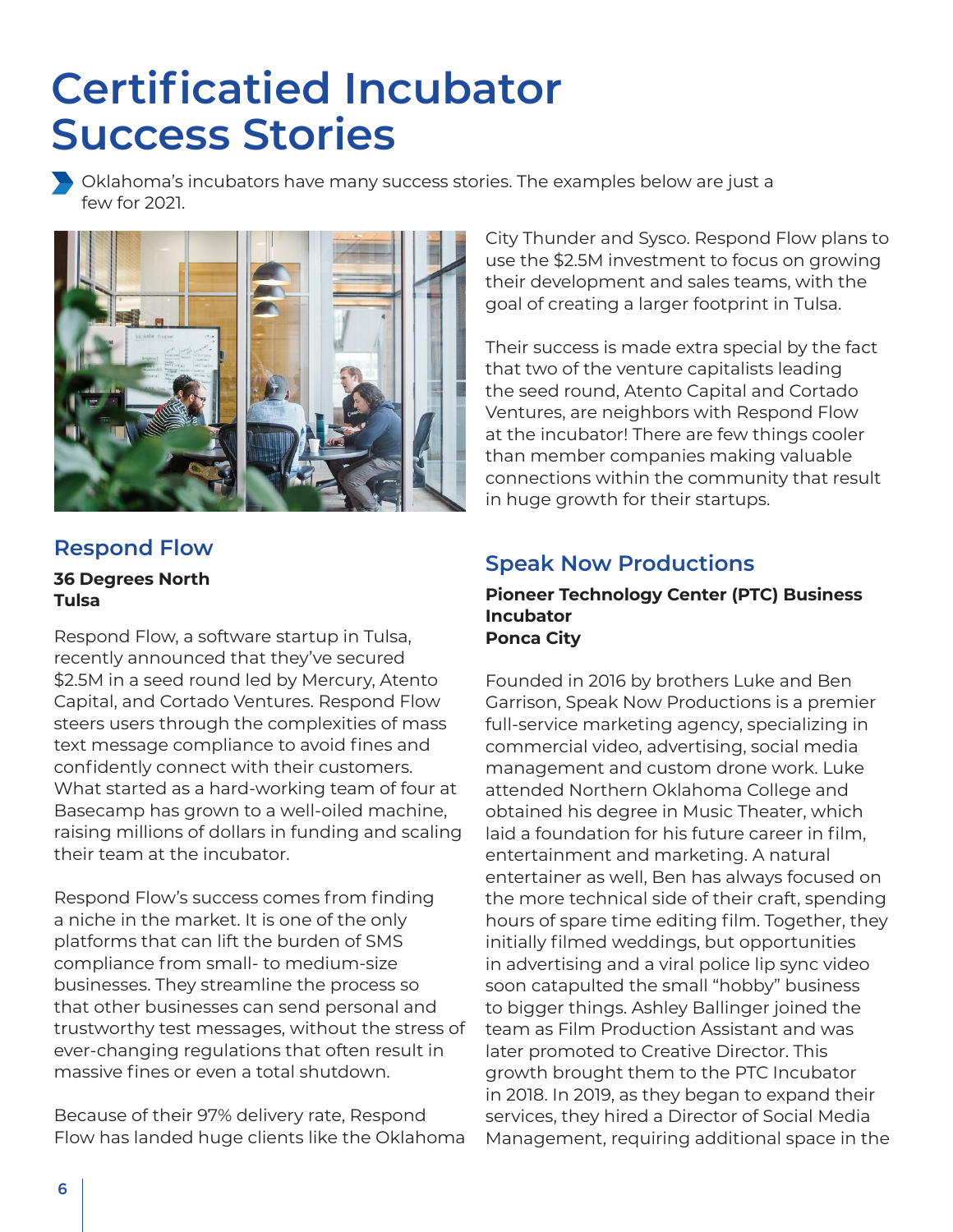PTC Business Incubator. Speak Now has grown exponentially, with roughly a 250% increase in revenues.

#### **Red Clay Studios**

#### **The Forge Incubator Tulsa**

Red Clay Studios was founded in late 2020 with the intent to build industry soundstages, and bolster film infrastructure, with a focus on diversity within the state. Red Clay's first initial success — to foster a new and monumental film bill in the state — was signed by Governor Stitt on August 3, 2021, instating the first ever Oklahoma Film Day.

Red Clay was a key element in assembling Oklahoma's first-ever film network, the Oklahoma Motion Picture Alliance. Since the passage of the new incentive, Red Clay Studios has produced two features and more than seven worldwide promotional videos for Marvel and Disney. Red Clay is currently in development on two Sony TV series and is in the process of building state-of-theart soundstages. Upon officially opening its doors in May, Red Clay had the opportunity to work together with TEDC and The Forge, as they aided in Red Clay's growth potential, providing office spaces for its six employees. By keeping management overhead low and taking advantage of the Forge's co-working space, Red Clay has been able to surpass set goal lines.

Heading into 2022, Red Clay Studios is producing a multi-million-dollar television series for Sony with scheduled film features and additional TV series on the horizon. One of Red Clay's objectives is inclusivity and providing opportunities and resources to other local artists. Red Clay is partnering with Tulsa FMAC to produce pro-bono music videos for local artists. Red Clay Studios is committed to helping make Oklahoma one of the next large production hubs in the United States and bringing awareness to Tulsa's diversity and vibrant community of artists.



**Strides Riata Startup Experience – Oklahoma State University Stillwater** 

Since joining the Riata Startup Experience, formally accelerate OSU, Rachel Brown has had the opportunity to work with trained professionals, mentors, faculty/staff, and other students to develop her venture, Strides. The purpose of Strides is to help individuals struggling with mental health to take one step at a time toward a place where they can say "If I can do this, I can do anything" primarily by increasing their physical activity.

Rachel launched a beta test of the Strides app in early April and has added a few new members to her team. Rachel is also continuing to compete in numerous business competitions and placing in most. Recently, she placed third in the OSU App Center Competition.

#### **Mike Conn Coaching & Consulting, LLC**

#### **Duncan Center for Business Development (DCBD) Duncan**

Mike Conn Coaching & Consulting, LLC started in the DCBD Incubator in April 2021. Since then, he has partnered with 10 community organizations ranging from businesses, to churches, to non-profits, totaling 126 business leadership sessions. As a consultant, Mike Conn focuses on helping people feel valued. In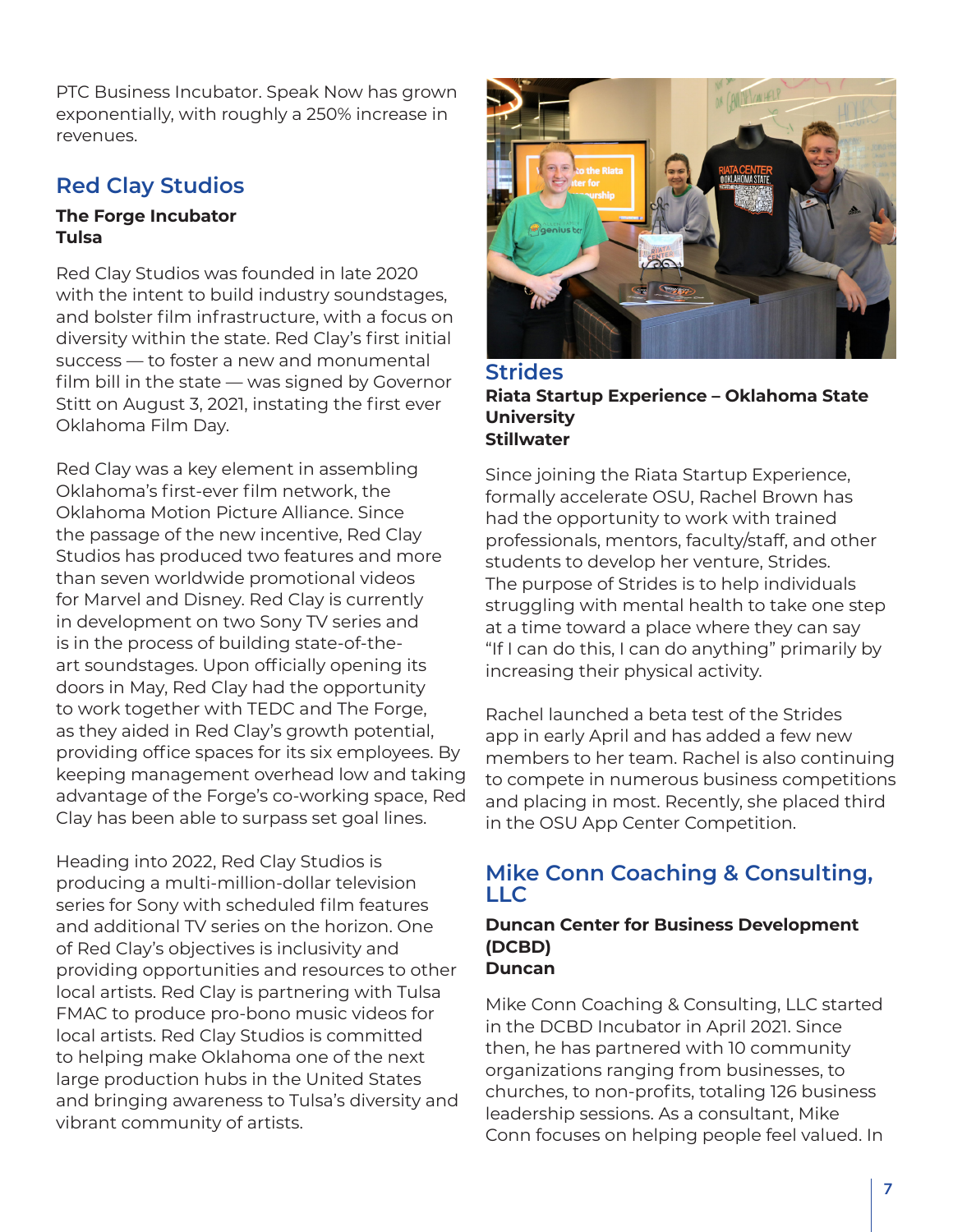addition to businesses and the local chamber of commerce, Mike Conn also partners with schools to help students navigate their social/ emotional issues. Since April, he has partnered with seven schools around the state. The goal is for students to feel seen and valued by their community, and for employees to feel seen, trusted and valued by their employer. By also working with the Duncan High School - Pathways to Future Careers, he is mentoring a high school senior to learn to be a public speaker as she helps with his program.

Additionally, he launched "The People Podcast with Mike Conn" and the "For Teachers Podcast with Mike Conn" in the past year. His passion for people of all ages feeling seen and valued is second to none, and he is bringing communities together across the state.

#### **4RPups**

#### **The Strate Center at Autry Technology Center Enid**

4RPups moved into the Strate Center for Business Development in October of 2016. It is a part of The 4RKids Foundation, which is a nonprofit organization that provides support and opportunities to children and adults with special needs in northwest Oklahoma. Their mission is to promote community awareness of individuals with disabilities and to provide vocational, educational and social/recreational opportunities for these individuals. The nonprofit successfully operated in the Strate Center until launching into their own brick and mortar in March 2021.

### **Oklahoma Certified Incubators Map**

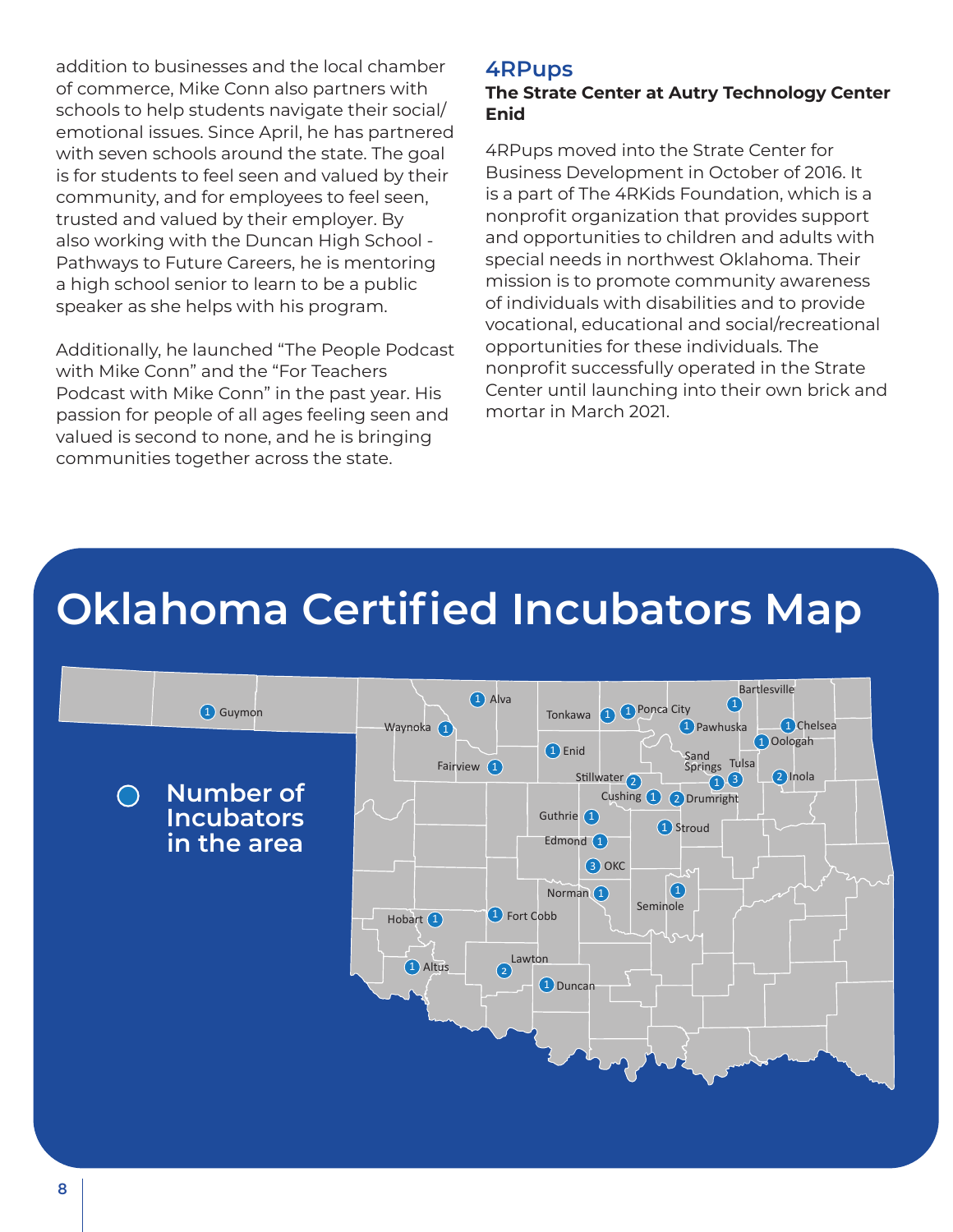| <b>Incubator</b>                                                                                                                   | <b>Location</b>     | <b>Square</b><br>footage of<br><b>incubator</b> | <b>Tenant</b><br>capacity | <b>Number</b><br>of current<br>tenants in<br>incubator | <b>Number</b><br>of current<br>jobs in<br><b>incubator</b> | <b>Type of</b><br><b>businesses</b><br>targeted | <b>Support services</b><br>offered to tenants                                                                                                                                           |
|------------------------------------------------------------------------------------------------------------------------------------|---------------------|-------------------------------------------------|---------------------------|--------------------------------------------------------|------------------------------------------------------------|-------------------------------------------------|-----------------------------------------------------------------------------------------------------------------------------------------------------------------------------------------|
| <b>Southwest Technology</b><br><b>Center Business</b><br><b>Incubator</b>                                                          | <b>Altus</b>        | 1,250                                           | 4                         | $\mathbf{o}$                                           | $\mathbf 0$                                                | Aviation,<br>Manufacturing                      | Computer network, phone<br>service, business planning<br>assistance, marketing<br>assistance, conference<br>room                                                                        |
| <b>Northwest Technology</b><br><b>Center</b>                                                                                       | Alva                | 772                                             | $\overline{2}$            | $\mathbf{O}$                                           | $\mathbf{O}$                                               | Mixed-use                                       | Computer network, phone<br>service, business planning<br>assistance, marketing<br>assistance, conference<br>room                                                                        |
| <b>Tri-County Tech</b>                                                                                                             | <b>Bartlesville</b> | 14,000                                          | 15                        | 4                                                      | 7                                                          | Mixed-use                                       | <b>Business planning</b><br>assistance, marketing<br>assistance, conference<br>room, fax/copier                                                                                         |
| <b>Rogers County Industrial</b><br><b>Development Authority</b>                                                                    | <b>Chelsea</b>      | 10,000                                          | $\overline{2}$            | $\mathbf{I}$                                           | 17                                                         | Manufacturing,<br><b>Food, Fabrication</b>      | <b>Business planning</b><br>assistance, marketing<br>assistance, conference<br>room, customized training                                                                                |
| <b>Central Oklahoma</b><br><b>Business &amp; Job</b><br><b>Development</b><br><b>Corporation</b>                                   | Cushing             | 725                                             | T.                        | $\mathbf{o}$                                           | $\mathbf 0$                                                | Mixed-use                                       | <b>Business planning</b><br>assistance, marketing<br>assistance                                                                                                                         |
| <b>Central Oklahoma</b><br><b>Business &amp; Job</b><br><b>Development</b><br><b>Corporation -</b><br><b>North Settle Drive</b>    | <b>Drumright</b>    | 10,000                                          | 10 <sup>10</sup>          | $\mathbf{O}$                                           | $\mathbf{O}$                                               | Office, Light<br>Manufacturing                  | <b>Business planning</b><br>assistance, marketing<br>assistance, conference<br>room                                                                                                     |
| <b>Central Oklahoma</b><br><b>Business &amp; Job</b><br><b>Development</b><br><b>Corporation - Virgil</b><br><b>Anderson Drive</b> | <b>Drumright</b>    | 2,200                                           | L.                        | T.                                                     | 5                                                          | Office, Light<br>Manufacturing                  | <b>Business planning</b><br>assistance, marketing<br>assistance                                                                                                                         |
| <b>Duncan Center for</b><br><b>Business Development</b>                                                                            | <b>Duncan</b>       | 12,000                                          | 23                        | 8                                                      | 415                                                        | Mixed-use                                       | Computer network, phone<br>service, business planning<br>assistance, marketing<br>assistance, conference<br>room                                                                        |
| <b>AXIS Powered by Francis</b><br><b>Tuttle</b>                                                                                    | <b>Edmond</b>       | 9,700                                           | 10                        | 7                                                      | 22                                                         | Mixed-use                                       | Computer network,<br>business planning<br>assistance, marketing<br>assistance, conference<br>room                                                                                       |
| <b>The Strate Center at</b><br><b>Autry Technology Center</b>                                                                      | Enid                | 18,000                                          | 12                        | 6                                                      | $12 \overline{ }$                                          | Mixed-use                                       | Computer network,<br>business planning<br>assistance, marketing<br>assistance, conference<br>room                                                                                       |
| <b>Major County Economic</b><br><b>Development Incubator</b>                                                                       | <b>Fairview</b>     | 8,400                                           | 6                         | 4                                                      | 28                                                         | Manufacturing,<br>Health,<br><b>Technology</b>  | Computer network, phone<br>service, business planning<br>assistance, marketing<br>assistance, conference<br>room, legal + insurance<br>advisory, fax/copy/<br>administrative assistance |
| <b>Caddo Kiowa Business</b><br><b>Development Center</b>                                                                           | <b>Fort Cobb</b>    | 4,805                                           | 4                         | 3                                                      | 242                                                        | Mixed-use, Light<br><b>Manufacturing, IT</b>    | Computer network, phone<br>service, business planning<br>assistance, marketing<br>assistance, conference<br>room                                                                        |
| <b>Meridian Technology</b><br><b>Center Business</b><br><b>Incubator - South</b>                                                   | <b>Guthrie</b>      | 12,500                                          | 13                        | 0                                                      | $\mathbf o$                                                | Mixed-use                                       | Phone service, business<br>planning assistance,<br>marketing assistance,<br>conference room,<br>consulting, training                                                                    |
| <b>Artist Incubation, Inc.</b>                                                                                                     | Guymon              | 200                                             | $\overline{2}$            | ı.                                                     | T.                                                         | <b>Artists</b>                                  | Computer network, phone<br>service, business planning<br>assistance, marketing<br>assistance, conference<br>room                                                                        |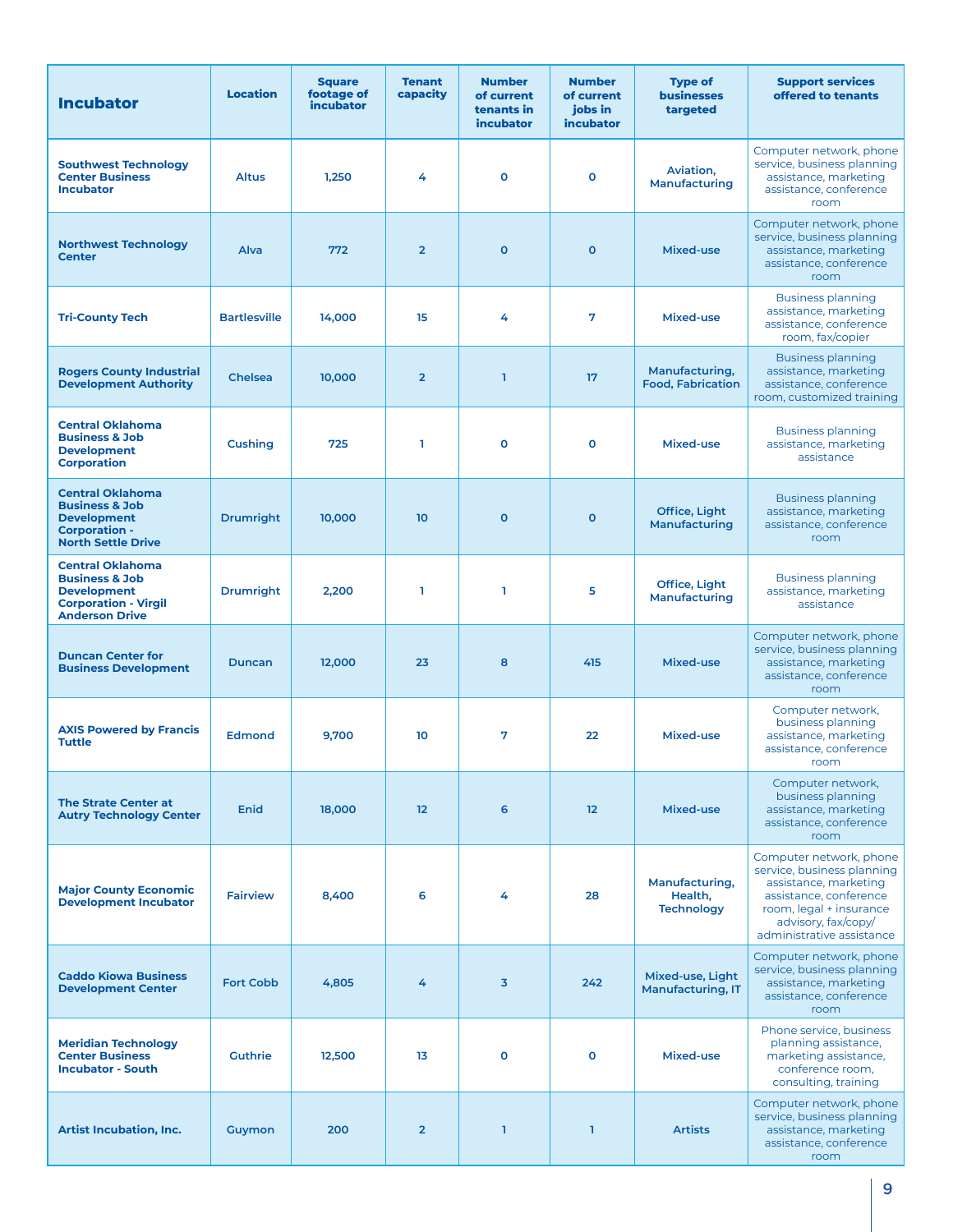| <b>Incubator</b>                                                                                                                 | <b>Location</b>  | <b>Square</b><br>footage of<br><b>incubator</b> | <b>Tenant</b><br>capacity | <b>Number</b><br>of current<br>tenants in<br><b>incubator</b> | <b>Number</b><br>of current<br>iobs in<br><b>incubator</b> | <b>Type of</b><br><b>businesses</b><br>targeted                                                                                                              | <b>Support services</b><br>offered to tenants                                                                                                                                 |
|----------------------------------------------------------------------------------------------------------------------------------|------------------|-------------------------------------------------|---------------------------|---------------------------------------------------------------|------------------------------------------------------------|--------------------------------------------------------------------------------------------------------------------------------------------------------------|-------------------------------------------------------------------------------------------------------------------------------------------------------------------------------|
| <b>Hobart Business</b><br><b>Incubator</b>                                                                                       | <b>Hobart</b>    | 20,000                                          | $\mathbf{I}$              | T.                                                            | 39                                                         | Mixed-use                                                                                                                                                    | <b>None</b>                                                                                                                                                                   |
| <b>Rogers County Industrial</b><br><b>Development Authority -</b><br><b>Mike Powers Blvd.</b>                                    | Inola            | 12.000                                          | 3                         | $\mathbf{o}$                                                  | $\mathbf o$                                                | Manufacturing,<br>Distribution,<br>Service/Supply                                                                                                            | <b>Business planning</b><br>assistance, marketing<br>assistance, conference<br>room, customized training                                                                      |
| <b>Rogers County Industrial</b><br><b>Development Authority -</b><br><b>Summerlin Drive</b>                                      | Inola            | 9.000                                           | $\overline{2}$            | $\overline{2}$                                                | 5                                                          | Manufacturing,<br><b>Food, Fabrication</b>                                                                                                                   | <b>Business planning</b><br>assistance, marketing<br>assistance, conference<br>room, customized training                                                                      |
| <b>Center for Emerging</b><br><b>Technology and</b><br><b>Entrepreneurial Studies</b><br>(CETES) at Cameron<br><b>University</b> | Lawton           | 2,091                                           | 5                         | 3                                                             | 62                                                         | <b>Technology</b>                                                                                                                                            | Computer network, phone<br>service, business planning<br>assistance, marketing<br>assistance, conference<br>room, co-sponsored<br>events, faculty assistance,<br>networking   |
| <b>Great Plains Technology</b><br><b>Center</b>                                                                                  | Lawton           | 28,000                                          | 21                        | 12                                                            | 369                                                        | Light Industrial/<br>Manufacturing,<br><b>General Office,</b><br><b>Artists</b>                                                                              | <b>Business planning</b><br>assistance, marketing<br>assistance, conference<br>room, government<br>contract procurement,<br>safety/environmental                              |
| <b>Startup 405</b>                                                                                                               | <b>Norman</b>    | 2,000                                           | 6                         | 3                                                             | 5                                                          | <b>Financial</b><br>Technology,<br>Weather + Radar,<br><b>Biosciences.</b><br>Women/Veteran/<br><b>Native American/</b><br>Minority-led<br><b>businesses</b> | Computer network, phone<br>service, business planning<br>assistance, marketing<br>assistance, conference<br>room                                                              |
| <b>Acorn Growth Companies</b>                                                                                                    | Oklahoma<br>City | 6,000                                           | $7\phantom{.0}$           | $\mathbf 0$                                                   | $\mathbf 0$                                                | Aerospace,<br>Defense,<br>Intelligence,<br><b>Space</b>                                                                                                      | Computer network, phone<br>service; business planning<br>assistance; marketing<br>assistance; conference<br>room; legal and tax<br>guidance; regulatory<br>support, insurance |
| <b>LX Studio Business</b><br>Incubator at the<br><b>University of Central</b><br><b>Oklahoma</b>                                 | Oklahoma<br>City | 14,400                                          | n                         | O                                                             | $\mathbf{o}$                                               | Learning,<br><b>Education</b>                                                                                                                                | Computer network, phone<br>service, business planning<br>assistance, marketing<br>assistance, conference<br>room, consulting,<br>prototype and testing<br>assistance          |
| Project 3810                                                                                                                     | Oklahoma<br>City | 45,000                                          | 35                        | 5                                                             | 30                                                         | <b>Product-based</b>                                                                                                                                         | Computer network, phone<br>service, business planning<br>assistance, marketing<br>assistance, conference<br>room, shipping/mailing<br>facility, forklift, training<br>service |
| <b>Rogers County Industrial</b><br><b>Development Authority</b>                                                                  | Oologah          | 10,000                                          | $\overline{2}$            | $\overline{2}$                                                | 8                                                          | Manufacturing,<br><b>Food, Fabrication</b>                                                                                                                   | <b>Business planning</b><br>assistance, marketing<br>assistance, conference<br>room, customized training                                                                      |
| <b>Pawhuska Business</b><br><b>Development Center</b>                                                                            | Pawhuska         | 14,000                                          | 12                        | 6                                                             | 9                                                          | Mixed-use                                                                                                                                                    | Computer network,<br>conference room, fax/<br>copier                                                                                                                          |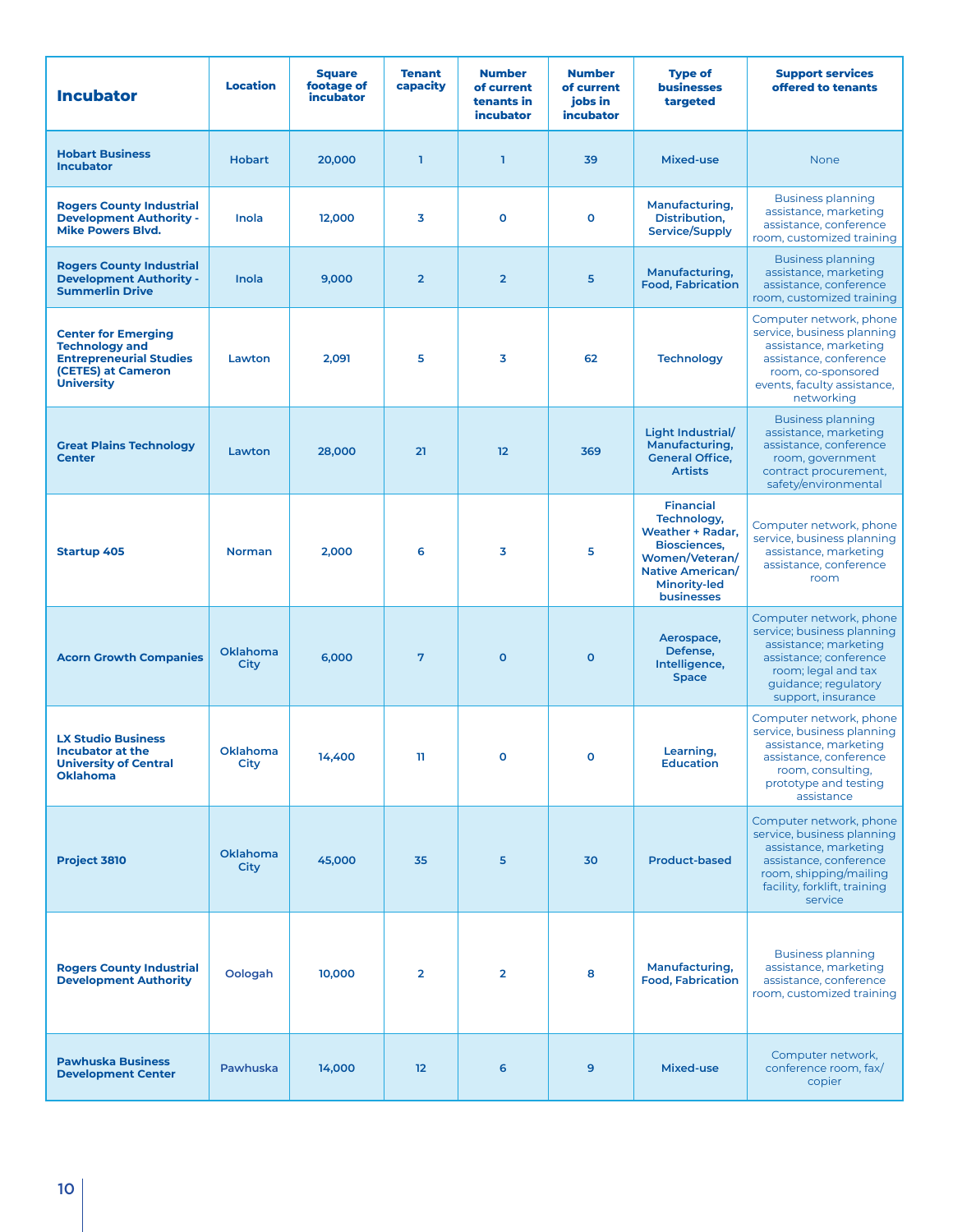| <b>Incubator</b>                                                                                 | <b>Location</b>        | <b>Square</b><br>footage of<br><i>incubator</i> | <b>Tenant</b><br>capacity | <b>Number</b><br>of current<br>tenants in<br>incubator | <b>Number</b><br>of current<br>jobs in<br><i>incubator</i> | <b>Type of</b><br><b>businesses</b><br>targeted                                                                  | <b>Support services</b><br>offered to tenants                                                                                                                                                                                                                                                           |
|--------------------------------------------------------------------------------------------------|------------------------|-------------------------------------------------|---------------------------|--------------------------------------------------------|------------------------------------------------------------|------------------------------------------------------------------------------------------------------------------|---------------------------------------------------------------------------------------------------------------------------------------------------------------------------------------------------------------------------------------------------------------------------------------------------------|
| <b>Pioneer Technology</b><br><b>Center</b>                                                       | <b>Ponca City</b>      | 5,740                                           | 8                         | $\overline{3}$                                         | 9                                                          | Service, Light<br>Manufacturing,<br><b>Wholesale, Food</b><br><b>Production</b>                                  | <b>Business planning</b><br>assistance, marketing<br>assistance, conference<br>room, government<br>contract assistance,<br>leadership development,<br>fax/copier, 3D printer,<br>coordinate measuring<br>machine                                                                                        |
| <b>The LINK</b>                                                                                  | Sand<br><b>Springs</b> | 7,000                                           | 12                        | 4                                                      | 10                                                         | Mixed-use                                                                                                        | <b>Business planning</b><br>assistance, marketing<br>assistance, conference<br>room                                                                                                                                                                                                                     |
| <b>Seminole Business</b><br><b>Development Center</b><br><b>Incubator</b>                        | <b>Seminole</b>        | 91,000                                          | $\overline{2}$            | $\overline{2}$                                         | 32                                                         | Mixed-use                                                                                                        | Conference room                                                                                                                                                                                                                                                                                         |
| <b>Meridian Technology</b><br><b>Center Business</b><br><b>Incubator</b>                         | <b>Stillwater</b>      | 25,000                                          | 18                        | 12                                                     | 44                                                         | Mixed-use                                                                                                        | Phone service, business<br>planning assistance,<br>marketing assistance,<br>conference room,<br>consulting, training                                                                                                                                                                                    |
| <b>Riata Startup</b><br><b>Experience Program</b><br>(RSX) - Oklahoma State<br><b>University</b> | <b>Stillwater</b>      | 1,053                                           | 40                        | 11                                                     | 18                                                         | <b>Oklahoma</b><br><b>State University</b><br>students, faculty<br>and staff startups                            | Computer network,<br>phone service, business<br>planning assistance,<br>marketing assistance,<br>conference room,<br>specialized workshops,<br>mentors, access to<br>external business plan<br>competitions                                                                                             |
| <b>Central Oklahoma</b><br><b>Business &amp; Job</b><br><b>Development</b><br><b>Corporation</b> | <b>Stroud</b>          | 10,000                                          | L.                        | L.                                                     | T.                                                         | Manufacturing                                                                                                    | <b>Business planning</b><br>assistance, marketing<br>assistance                                                                                                                                                                                                                                         |
| <b>Tonkawa Business</b><br><b>Incubator</b>                                                      | <b>Tonkawa</b>         | 9,000                                           | 4                         | $\mathbf{I}$                                           | 8                                                          | Mixed-use                                                                                                        | <b>Business planning</b><br>assistance, conference<br>room                                                                                                                                                                                                                                              |
| <b>36 Degrees North</b>                                                                          | <b>Tulsa</b>           | 48,000                                          | 35                        | 18                                                     | 222                                                        | High-Growth,<br>Scalable, Tech-<br><b>Enabled</b>                                                                | Computer network,<br>business planning<br>assistance, marketing<br>assistance, conference<br>room, expert office hours,<br>mentorship program,<br>professional development,<br>community building<br>events, connections to<br>workforce resources.<br>contact with venture<br>capital/funding partners |
| <b>Hemphill Create</b>                                                                           | <b>Tulsa</b>           | 100,000                                         | 15                        | 8                                                      | 25                                                         | Mixed-use                                                                                                        | Computer network, phone<br>service, conference room,<br>fork lift                                                                                                                                                                                                                                       |
| <b>The Forge</b>                                                                                 | <b>Tulsa</b>           | 900                                             | 7                         | 3                                                      | 15                                                         | <b>Technology, Tech-</b><br><b>Enabled Services,</b><br>Minority- and<br><b>Women-Owned</b><br><b>Businesses</b> | Computer network,<br>business planning<br>assistance, conference<br>room, connections to<br>capital providers                                                                                                                                                                                           |
| <b>Northwest Technology</b><br><b>Center Business</b><br><b>Incubator</b>                        | Waynoka                | 4,688                                           | $\overline{\mathbf{3}}$   | $\mathbf{o}$                                           | $\mathbf{o}$                                               | Mixed-use                                                                                                        | <b>Business planning</b><br>assistance, marketing<br>assistance, conference<br>room                                                                                                                                                                                                                     |